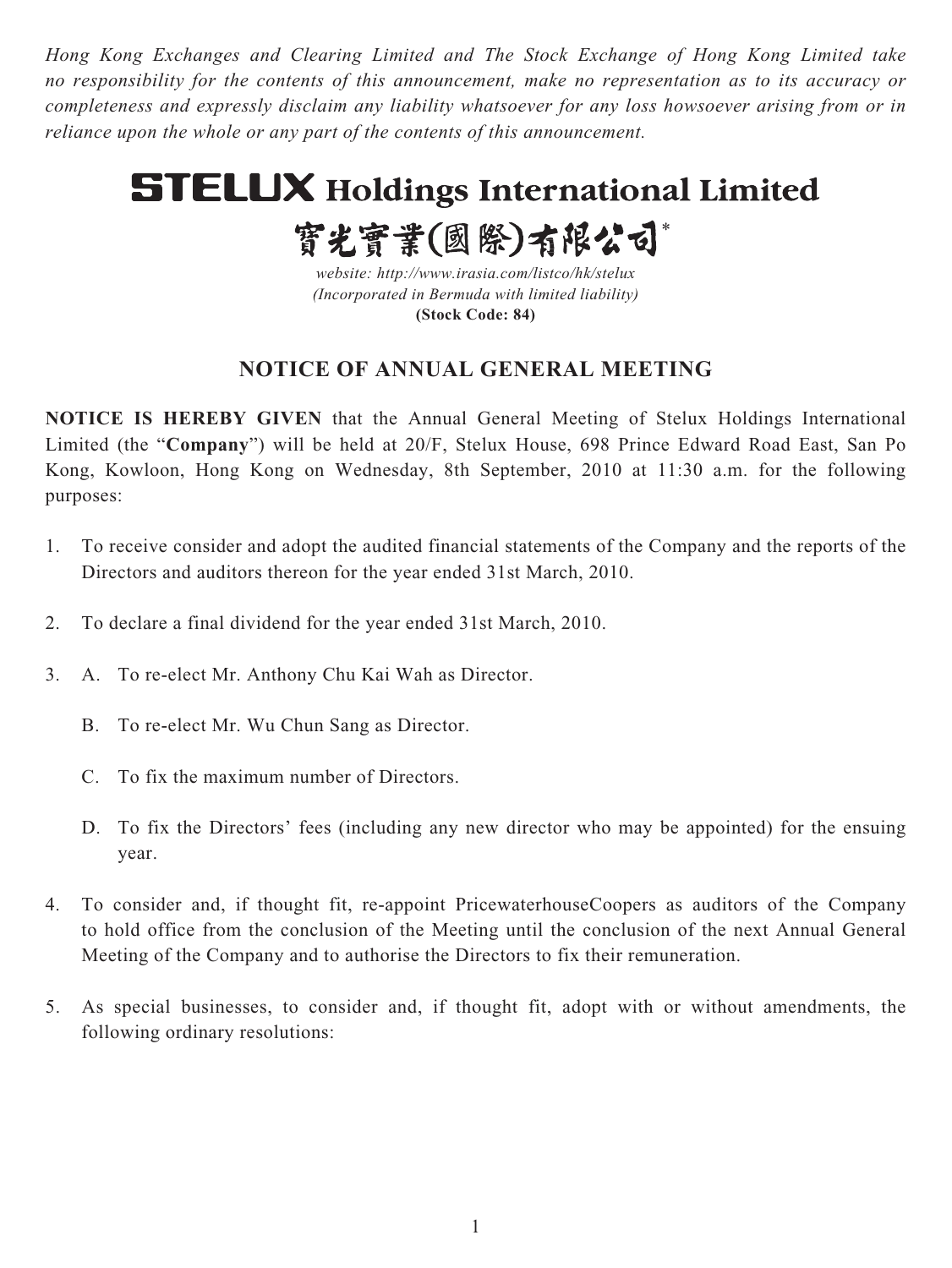### **ORDINARY RESOLUTIONS**

# (A) "**THAT**:

- (i) subject to paragraph (ii) below, the exercise by the Directors of the Company during the Relevant Period of all the powers of the Company to purchase shares of the Company be and it is hereby generally and unconditionally approved;
- (ii) the aggregate nominal amount of shares which may be purchased on The Stock Exchange of Hong Kong Limited or any other stock exchange recognised for this purpose by the Securities and Futures Commission of Hong Kong and The Stock Exchange of Hong Kong Limited under the Hong Kong Code on Share Repurchases pursuant to the approval in paragraph (i) above shall not exceed 10 per cent of the aggregate nominal amount of the share capital of the Company in issue at the date of passing this resolution, and the said approval shall be limited accordingly; and
- (iii) for the purpose of this resolution "Relevant Period" means the period from the passing of this resolution until whichever is the earlier of:
	- (a) the conclusion of the next Annual General Meeting of the Company;
	- (b) the expiration of the period within which the next Annual General Meeting of the Company is required by the Bye-laws of the Company or The Companies Act 1981 of Bermuda (as amended) to be held; and
	- (c) the revocation or variation of the authority given under this resolution by ordinary resolution of the shareholders in general meeting."

# (B) "**THAT**:

- (i) subject to paragraph (iii) below and subject to the consent of the Bermuda Monetary Authority, the exercise by the Directors of the Company during the Relevant Period of all the powers of the Company to allot, issue and deal with additional shares in the capital of the Company and to make or grant offers, agreements and options which might require the exercise of such power be and it is hereby generally and unconditionally approved;
- (ii) the approval in paragraph (i) shall authorise the Directors of the Company during the Relevant Period to make or grant offers, agreements and options which might require the exercise of such power after the end of the Relevant Period;
- (iii) the aggregate nominal amount of share capital allotted or agreed conditionally or unconditionally to be allotted (whether pursuant to an option or otherwise) by the Directors of the Company pursuant to the approval in paragraph (i), otherwise than pursuant to (a) a Rights Issue, (b) the exercise of rights of subscription or conversion under the terms of any warrants issued by the Company or any securities which are convertible into shares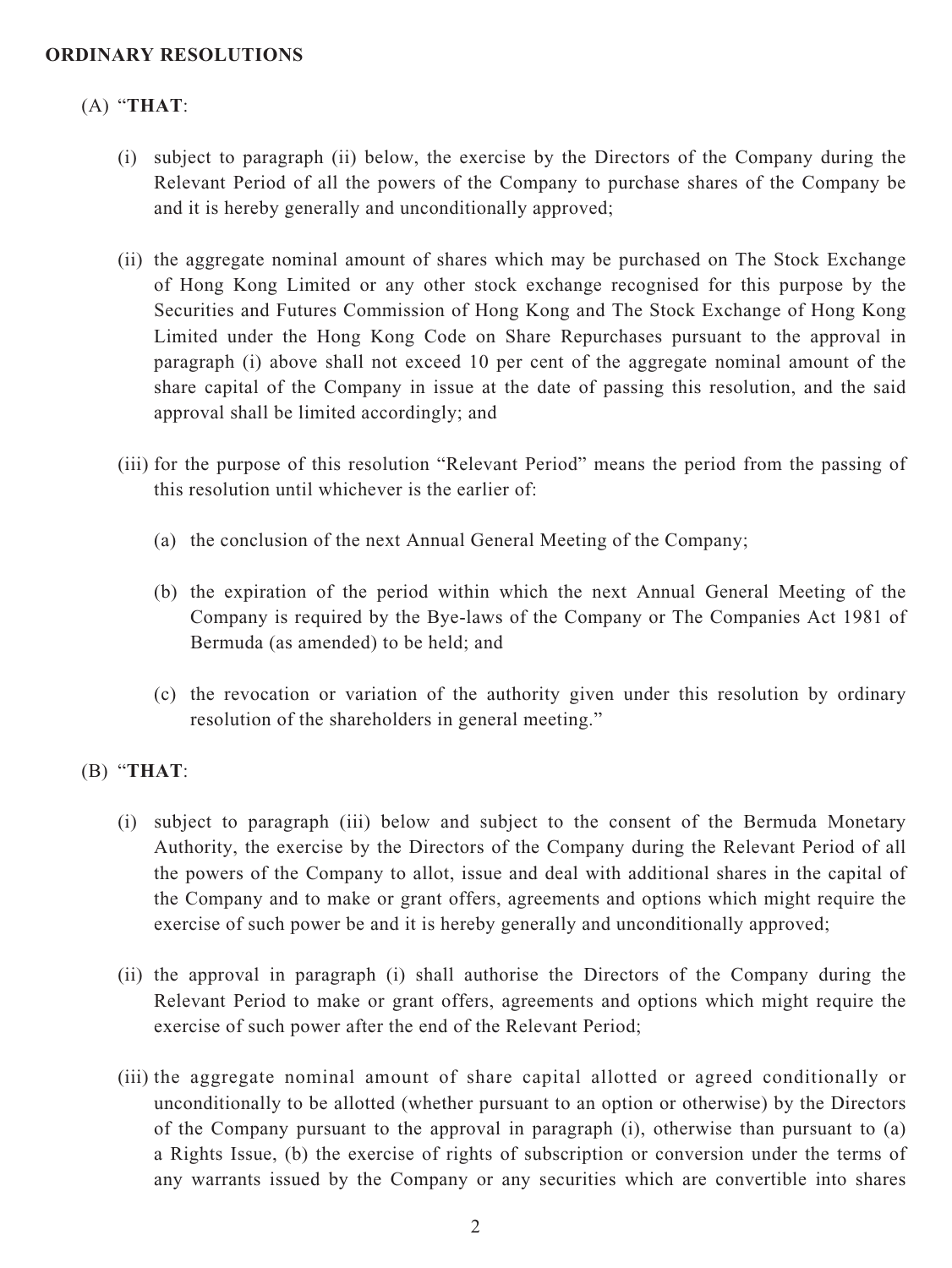of the Company (c) any option scheme or similar arrangement for the time being adopted for the grant or issue to officers and/or employees of the Company and/or any of its subsidiaries of shares or rights to acquire shares of the Company or (d) any scrip dividend or similar arrangement providing for the allotment of shares in lieu of the whole or part of a dividend on shares of the Company, shall not exceed the aggregate of: (aa) 20 per cent of the aggregate nominal amount of the share capital of the Company in issue at the date of passing this resolution and (bb) (if the Directors are so authorised by a separate ordinary resolution of the shareholders of the Company) the nominal amount of share capital of the Company repurchased by the Company subsequent to the passing of this resolution (up to a maximum equivalent to 10 per cent of the aggregate nominal amount of the share capital of the Company in issue at the date of passing this resolution), and the said approval shall be limited accordingly; and

(iv) for the purposes of this resolution:

"Relevant Period" means the period from the passing of this resolution until whichever is the earlier of:

- (a) the conclusion of the next Annual General Meeting of the Company;
- (b) the expiration of the period within which the next Annual General Meeting of the Company is required by the Bye-Laws of the Company or the Companies Act 1981 of Bermuda (as amended) to be held; and
- (c) the revocation or variation of the approval given by this resolution by ordinary resolution of the shareholders in general meeting; and

"Rights Issue" means an offer of shares open for a period fixed by the Directors of the Company to holders of shares of the Company or any class thereof on the register on a fixed record date in proportion to their then holdings of such shares or class thereof (subject to such exclusion or other arrangements as the Directors of the Company may deem necessary or expedient in relation to fractional entitlements or having regard to any restrictions or obligations under the laws of, or the requirements of any recognised regulatory body or any stock exchange in, any territory outside Hong Kong)."

(C) "**THAT** the Directors of the Company be and they are hereby authorised to exercise the powers of the Company referred to in paragraph (i) of the resolution set out as resolution (B) in the notice of the Meeting of which this resolution forms a part in respect of the share capital of the Company referred to in sub-paragraph (bb) of paragraph (iii) of such resolution."

> By order of the Board  **Caroline Chong**  *Company Secretary*

Hong Kong, 29th July, 2010